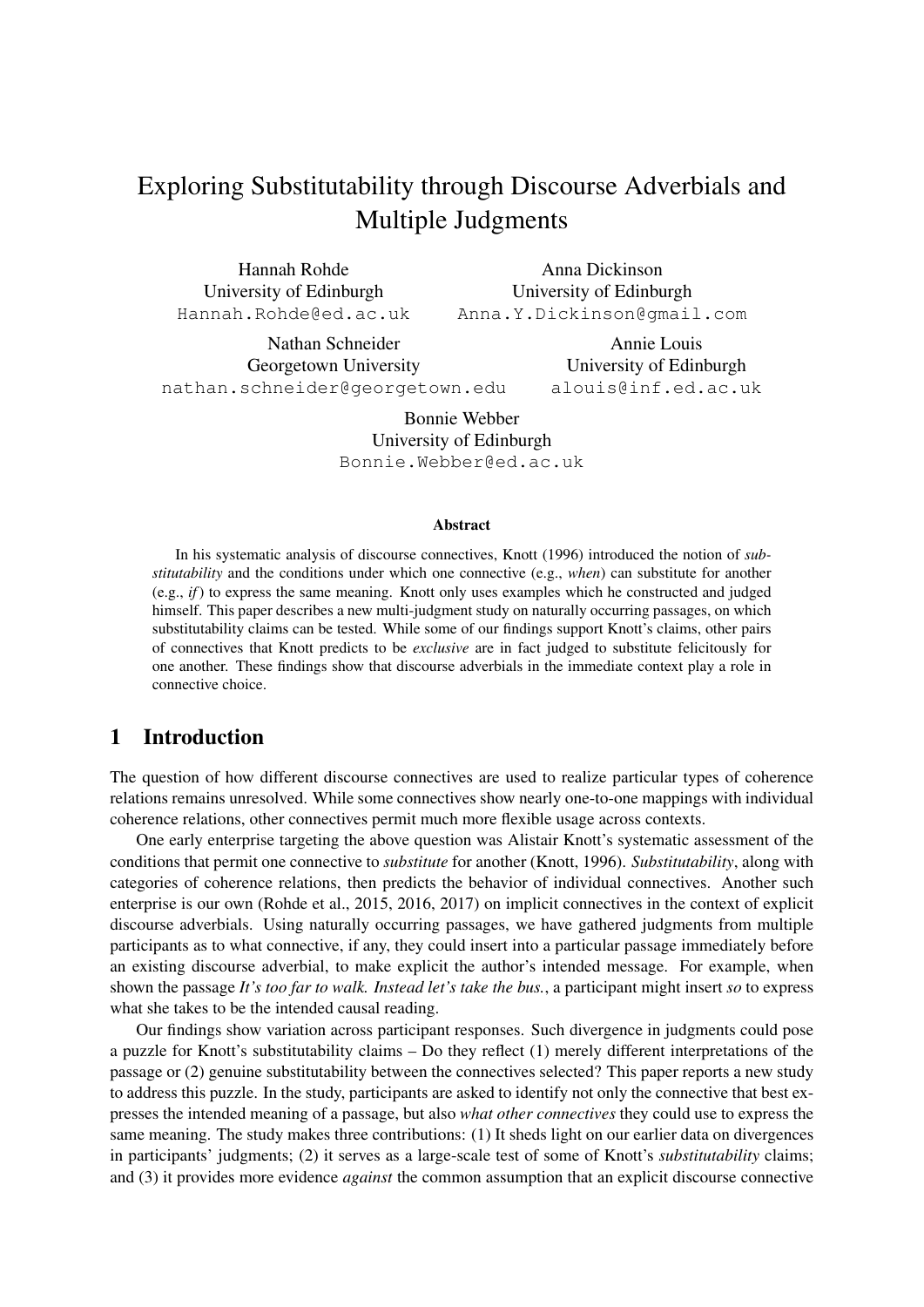between two clauses marks the coherence relation that holds between them and that no additional pragmatic inference is used to establish coherence between them (cf. Section 5). Correcting this assumption can improve modelling in computational semantics and the technology that depends on it, provide a more realistic account of translational divergences, and enable more effective design and interpretation of psycholinguistic experiments. As far as we are aware, the work presented here is the first to examine Knott's claims on the basis of large-scale experiments on naturally occurring data.

## 2 Background

### 2.1 Exploring discourse connectives through substitutability

In an innovative PhD thesis at the University of Edinburgh, Alistair Knott (1996) investigated what could be learned about discourse connectives through their possible substitutability relations. Informally, *substitutability* specifies the circumstances in which an author would be prepared to substitute one cue phrase for another in a passage of text (possibly with some reorganization of the passage and/or a change of style). So two cue phrases x and y may be *always* substitutable if wherever y appears, x is substitutable for y; *sometimes* substitutable if x is substitutable for y in some contexts in which y appears, but not all of them; or *never* substitutable if wherever y appears, x is not substitutable for y. His methodology involved: (1) Gathering a set of discourse connectives (which Knott called *cue phrases*); (2) defining a small set of *substitutability* relations which correspond to the contexts in which one cue phrase can substitute for another, with the same meaning being conveyed; (3) establishing the particular substitutability relations that hold between pairs of cue phrases; (4) using substitutability relations to define taxonomies of cue phrases; and (5) positing a set of semantic features that can be said to be intrinsic to cue phrases, such that subsumption relations between these features can explain the data-driven taxonomy of connectives based on substitutability.

The following three basic substitutability relations allow Knott to define four composite relations between cue phrases x and y, that underpin the rest of the thesis:

- SYNONYMOUS(x,y) if *always*(x,y) and *always*(y,x);
- EXCLUSIVE(x,y) if *never*(x,y) and *never*(y,x);
- HYPONYM(x,y) if *sometimes*(x,y) and *always*(y,x);
- CONTINGENTLY-SUBSTITUTABLE(x,y) if *sometimes*(x,y) and *sometimes*(y,x).

For example, SYNONYMOUS(*to begin with*, *to start with*) holds because in every context in which *to begin with* can be used as a cue phrase, so can *to start with*, with the same meaning being conveyed. In contrast, Knott claims EXCLUSIVE(*first*, *for one thing*) because there are no contexts in which *first* can substitute for *for one thing* and no contexts in which *for one thing* can substitute for *first*.

For the HYPONYM relation, Knott claims that HYPONYM(*for one thing*, *firstly*) holds because one can use *firstly* to start a sequence in any context, while one can only use *for one thing* to start a sequence in an argumentative context. Finally, the CONTINGENTLY-SUBSTITUTABLE relation is illustrated in (Knott and Mellish, 1996, p. 147) with *and* and *but* because there are some contexts in which *and* and *but* can both be used (Ex. 1), some contexts in which *and* can be used, but not *but* (Ex. 2), and some contexts in which *but* can be used, but not *and* (Ex. 3).

- (1) Bill's a liar. He said he can run a mile in three minutes, [and, but] that's impossible.
- (2) I'm very tired, [and, #but] I don't want to be disturbed.
- (3) Don't be too harsh on Bob. He arrived late, [#and, but] he's usually very punctual.

Knott's analysis of cue phrases makes a further division of sense relations into ten sense *categories*: SEQUENCE, CAUSE, RESULT, RESTATEMENT, TEMPORAL, HYPOTHETICAL, SIMILARITY, DIGRES-SION, ADDITIONAL INFORMATION and NEGATIVE POLARITY. Knott assigns some cue phrases to a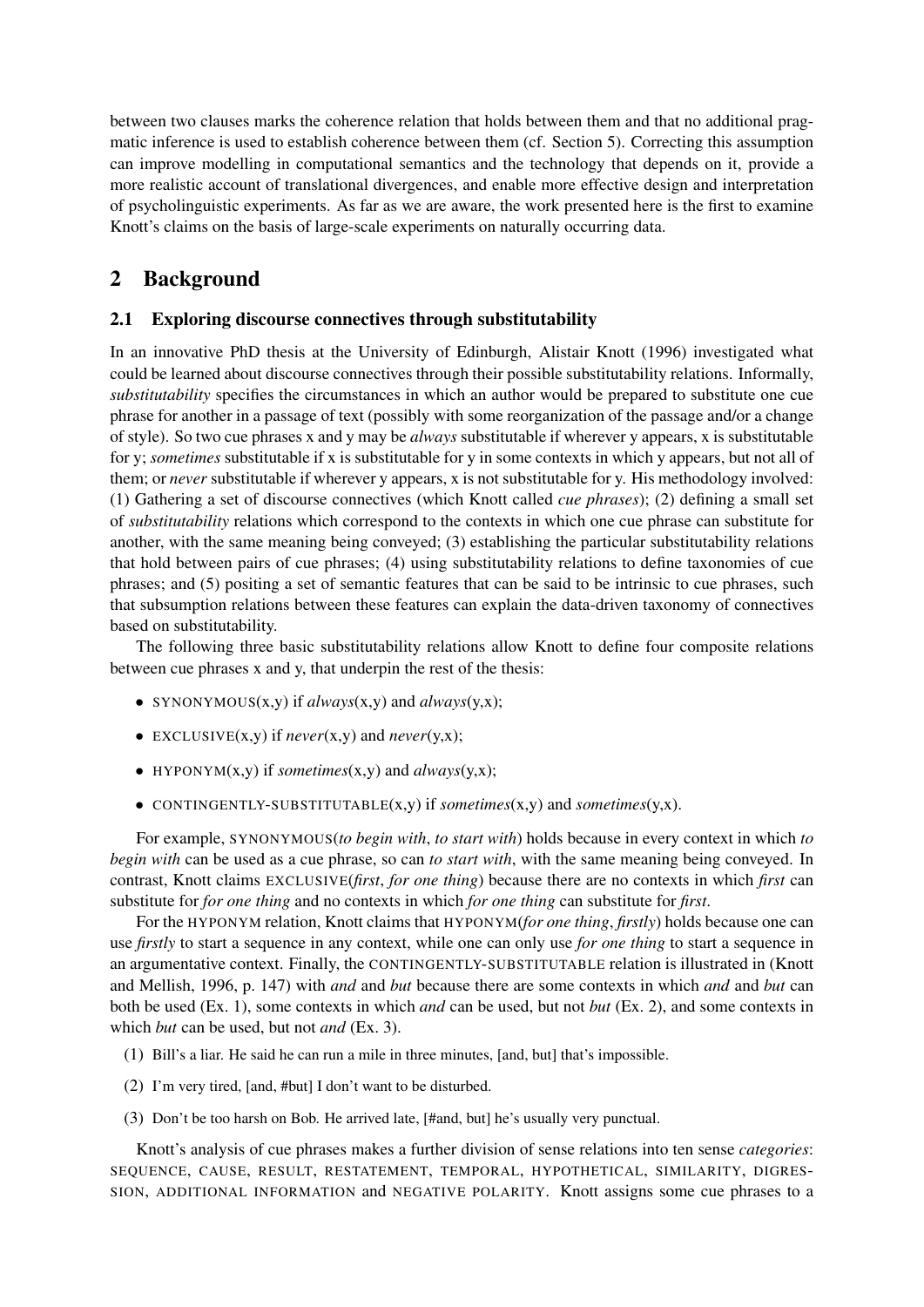single category (when their only sense belongs to that category) and other cue phrases (e.g., *since*, *and*, *or*) to multiple categories (when they can be used to express more than one sense). Since *substitutability* of connectives within the same sentence requires the sentence to retain the same meaning, we assume that when two cue phrases do not share a single category in common, Knott would take them to be EX-CLUSIVE. (While Spooren (1997) has posited specificity relations between sense categories, such that a CAUSAL relation can sometimes be conveyed by a TEMPORAL connective, our analysis here is based solely on Knott's empirical analysis involving *substitutability*.)

Knott's thesis incorporates ≈150 cue phrases into *substitutability* diagrams, which is a significant achievement. However, all examples in the thesis were ones he constructed, and all judgments, ones made by him alone. Knott recognized the need to carry out large-scale experiments using naturally occurring data to support his conclusions, but lacked the opportunity to do so.

Finally, as noted in point 5 above, while Knott posited a theoretical basis for substitutability in a set of binary-valued features intrinsic to the meaning of a cue phrase (or the sense of a cue phrase, for ones that belong to multiple categories), this paper just refers to Knott's claims about substitutability based on empirical judgments, and not to his later theoretical basis for the claims.

#### 2.2 Collecting multiple judgments on discourse connectives

Our larger project addresses the common, but incorrect, assumption that only when explicit discourse connectives are absent or ambiguous is inference used to establish coherence between sentences and/or clauses. We have collected multiple judgments on connectives in naturally occurring text in order to understand and characterize implicit coherence relations that hold at the same time as coherence relations associated with explicit discourse adverbials. For example, while Ex. 4a contains only the explicit adverbial *instead*, it conveys the same meaning as Ex. 4b, in which the inferred causal relation has been made explicit.

- (4) a. It's too far to walk. Instead let's take the bus.
	- b. It's too far to walk. So instead let's take the bus.

Both versions convey that we should take the bus as an alternative to walking because it's too far to walk.

Because judgments on discourse connectives can vary in unexpected ways, we have collected data on a large number of adverbials in a large number of passages from a large number of participants – one experiment using 20 discourse adverbials, aimed at understanding the extent of variability across adverbials, and another using 37 discourse adverbials, aimed at exploring adverbials in terms of their common paired-connective distribution.

#### 2.2.1 Dataset of connective insertions

Our first study (Rohde et al., 2016) involved 28 naive participants, all native English speakers engaged through Amazon Mechanical Turk. We showed them passages with discourse adverbials and asked them to identify which of several given connectives (if any) could appear in the position before the adverbial, to explicitly signal their interpretation of the passage.

The target passages shown to participants (minimally, a sentence and maximally, a short paragraph) were selected from the *New York Times Annotated Corpus* (Sandhaus, 2008). Each target passage consisted of two spans of text, the second beginning with a discourse adverbial. Half the passages (*explicit passages*) originally contained a conjunction before the adverbial, which we excised and replaced with a gap. The other half lacked a conjunction before the adverbial (*implicit passages*). With these, we simply inserted a gap before the adverbial, so that all passages had the following structure (also see Figure 2a):

(5) *Bruce, who was in Edinburgh at the time, was in the audience on the opening night afterwards the Director invited Bruce to join him and some members of the cast for a drink in a pub in the Grassmarket.*

For each of the 20 adverbials used in the study, participants saw 25 *explicit passages* and 25 *implicit passages*, with the exception of *however*, which rarely occurs immediately after a conjunction. For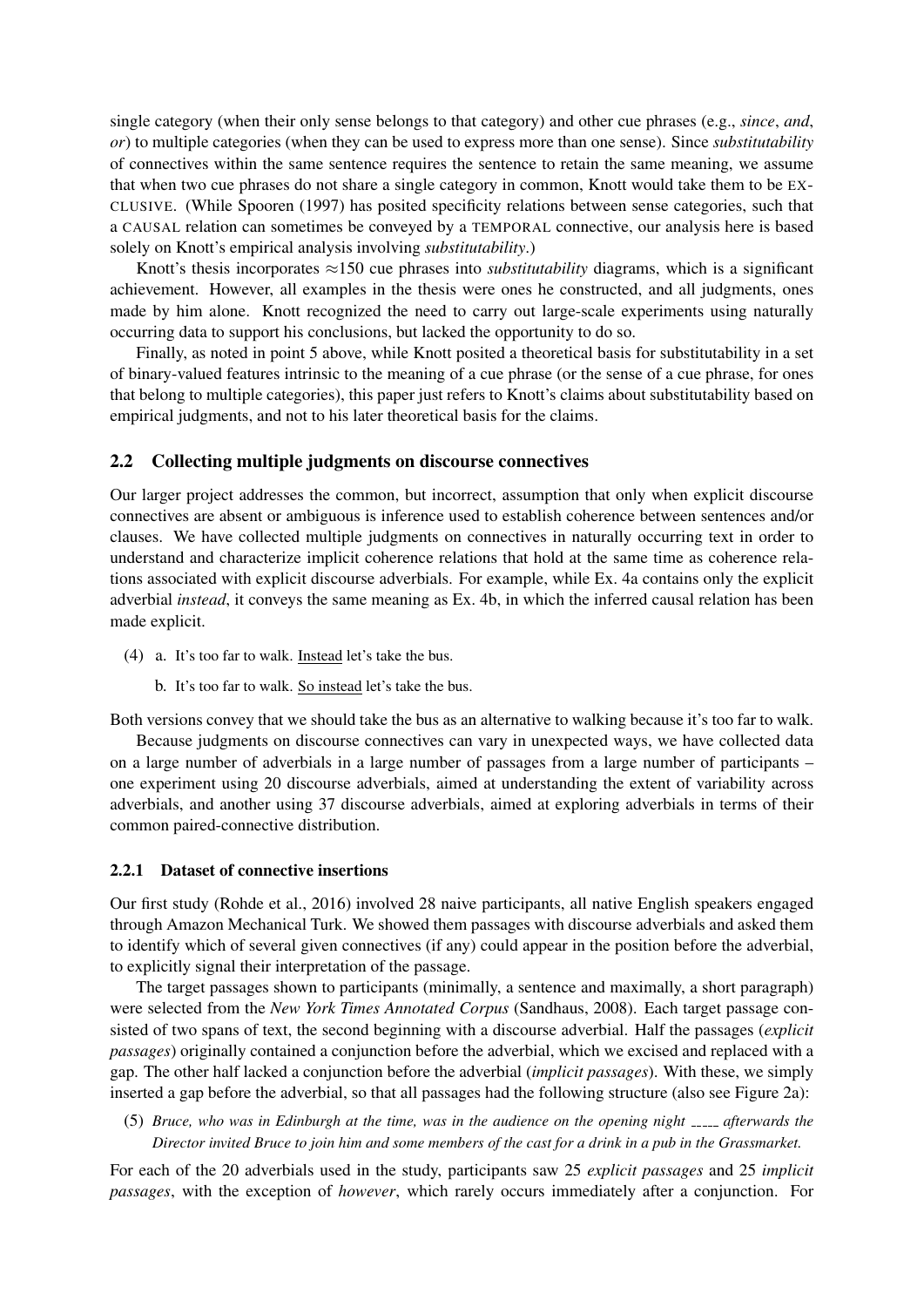*however*, we were only able to include 25 implicit passages and 1 explicit passage in the study. (Note that passages from one or more of our studies are given in italics. Examples which simply illustrate a point are presented in standard font.)

As for results, responses on *explicit passages* showed that participants selected the authors' original conjunctions 57% of the time. If we take participant BUT as substitutable for author AND in the context of the passage (and likewise, participant SO and author AND), agreement increases to 70%. Divergences with authors' original conjunctions provide evidence of certain adverbials having a preference for certain conjunctions, although it is neither the case that all adverbials co-occur with the same preferred conjunction, nor the case that each adverbial has a single preferred conjunction. However, responses to the *implicit passages* also demonstrate patterns that are unique to certain adverbials.

As with *explicit passages*, no single conjunction is preferred across the board with *implicit passages*, nor a single conjunction preferred uniformly for a given adverbial. Despite this non-determinism, pockets of systematicity arise. In some cases, similar adverbials show similar preferences: e.g., the pairs *nevertheless*/*nonetheless* and *therefore*/*thus* show a preference for the conjunction BUT and SO respectively. The variability that emerges is often passage-specific: e.g., some passages with *instead* favored BUT, while others lent themselves to the inference of BECAUSE. Further information and discussion can be found in (Rohde et al., 2016).

The second study, described in (Rohde et al., 2017), covered 37 discourse adverbials and used participants (N=28) recruited locally rather than via Amazon Mechanical Turk (AMT), so as to better ensure participants would complete the study. To ensure there was no dramatic difference between the AMT participants in the first study and local participants in the second, we carried out a pre-trial test on thirtysix passages from the first study: 18 passages where most AMT participants chose the same response (*strong signal*) and 18 passages on which their' responses spanned more than one response (*divided signal*).

We found that local participants agreed with AMT participants on the *strong signal* passages; on the *divided signal* passages, responses of local participants also varied, although not necessarily showing the exact same response pattern. A comparison across all 36 passages showed the response profiles of all items to be highly correlated across the two participant groups. So we concluded that the results of the two studies would be comparable, even with the new participant pool.

In addition, to reduce the prevalence of ambiguous and/or less informative responses (that is, AND and the no-conjunction response NONE), we offered these two possibilities as options only if a participant chose the response OTHER. This did indeed reduce the frequency with which AND and NONE were used.

As for results, for explicit passages, agreement with the author's original choice is comparable to the first study at 53%, rising to ≈70% if AND is taken to be *conditionally substitutable* for BUT and for SO. For the implicit passages, we see striking differences between adverbials. Some favor a conjunction that conveys a similar sense: e.g., *consequently*, *as a result*, *accordingly*, and *hence* all favor SO. Other preferences reflect usage rather than semantics. For example, *for one thing*, *first*, and *after all*, together with their context of use, favor the conjunction BECAUSE. From this, it is possible to see that adverbials must be characterized in terms of both their own semantics and their use in context.

#### 2.2.2 Competition between (substitutable?) connectives

Of particular relevance to the current study (Section 3) is that participants showed strong biases about which conjunction(s) they saw as best expressing their interpretation. This can be seen in how frequent the top choice and second choice is for each passage in the second study: Figures 1(a) and 1(b) show that the top choice is typically favored by more than half the participants, whereas the second choice is favored by fewer than half. If all choices were near equi-probable, the top choice would have only achieved a plurality rather than a majority. If the selections that differed from the favored one were just noise, we would have expected to see the histogram pushed much farther to the left in Figure 1(b). However, the second choice frequently receives 5-10 votes, suggesting that when a passage permits multiple conjunctions to be selected across participants, there is consistency in those additional selections. This raises the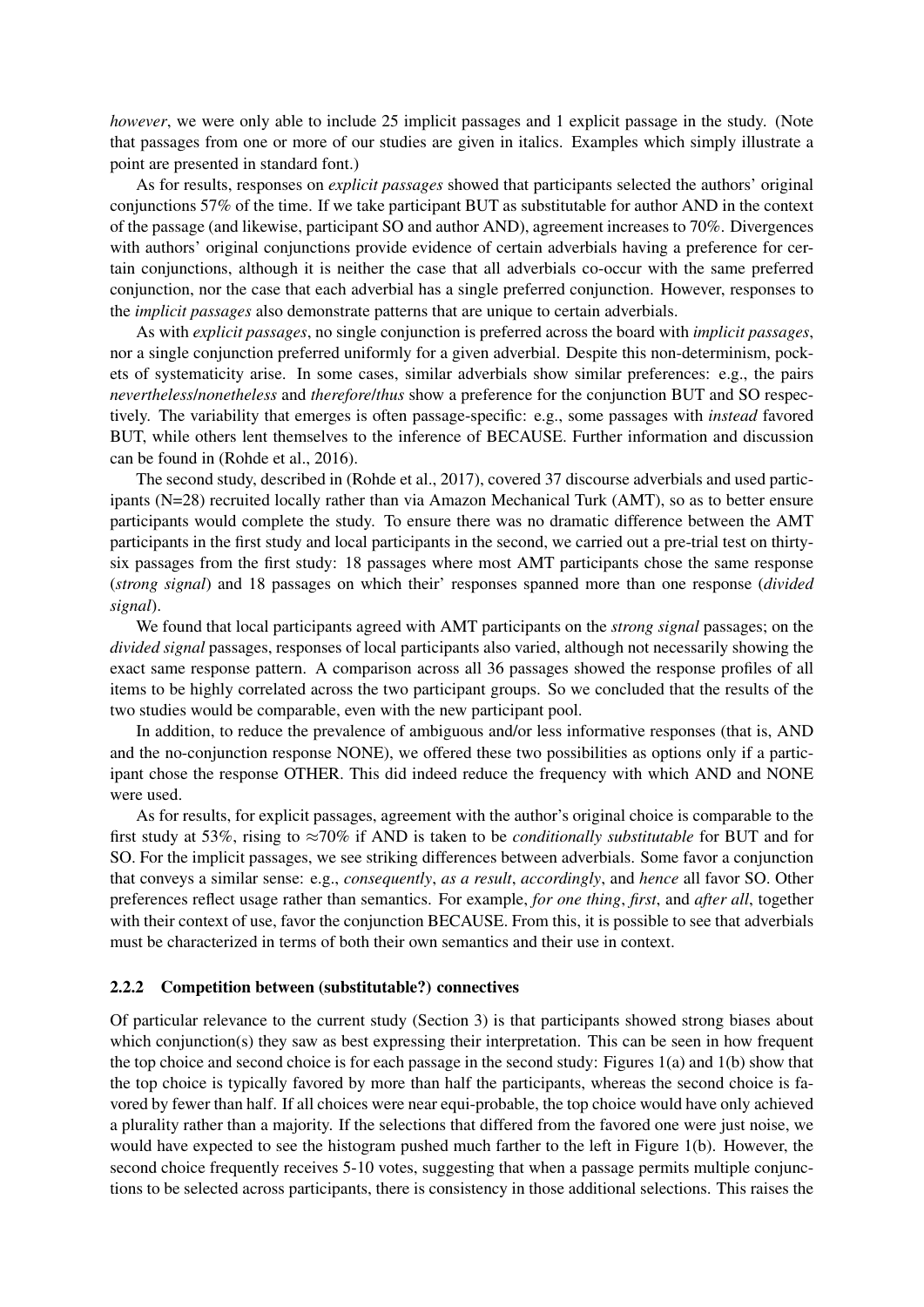**Top-choice vote distribution**

**2nd-choice vote distribution**



Figure 1: (a) Across passages, how many participants (out of 28) favored top choice? Histogram of the number of votes received by the favored conjunction in each passage. (b) Across passages, how many participants favored second choice? Histogram of number of votes given to second conjunction choice

question of what patterns underlie the pairings of the top-choice and runner-up connectives for a given passage and whether those pairings reflect distinct interpretations of the passage or the substitutability of those connectives in that context.

### 3 Substitutability Study

An important question raised by the earlier studies in this project is whether differences in participant choices indicate differences in understanding (*alternative interpretation*) or simply differences in how best to express otherwise shared understanding (*alternative preferences*). To answer this question, we devised a task to explicitly elicit participant judgments on all candidate connectives that could express their understanding of the passage.

#### 3.1 Participants

Participation in the task was limited to participants from the second study (Section 2.2), who would thereby be familiar with the connective insertion task. Of the original 28 participants, we were able to collect data from 16 (11 female; ages 19-69 (mean 35); highest education: 5 high school, 6 undergraduate degree, 3 masters, 2 PhD).

#### 3.2 Materials

We selected 67 passages for the task from passages used earlier; predominantly, but not exclusively, passages used in the first (Amazon Mechanical Turk) study. Both explicit and implicit passages were included, based on whether earlier responses to a passage would help explore whether divergent connective preferences reflected divergent readings or substitutability. For example, Ex. 6 (an implicit passage, with no connective adjacent to *therefore*) had earlier received responses split between AND and SO, whereas Ex. 7 (an explicit passage with author BECAUSE) had received responses split between BECAUSE and BUT.

- (6) *Neocons pushed for this war therefore they deserve the blame for its failure or the credit for its success.*
- (7) *"Nervous? No, my leg's not shaking," said Griffey, who caused everyone to laugh indeed his right foot was shaking.*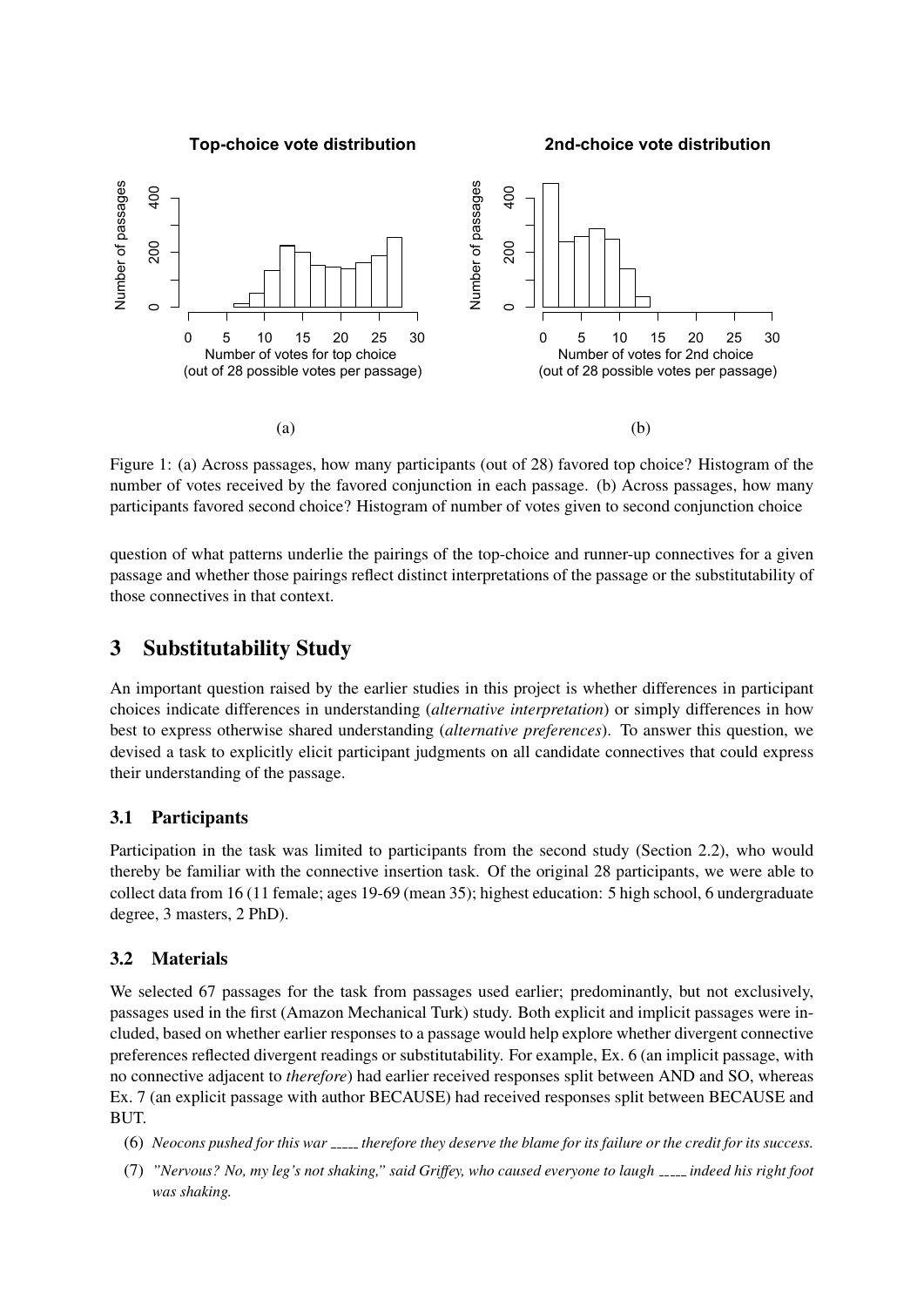We speculated that the response pattern to passages like Ex. 6 might simply reflect participants choosing their preferred conjunction from two essentially substitutable options (AND and SO), while the response pattern to passages like Ex. 7 might reflect different interpretations, with BECAUSE linking the final segment to "caused everyone to laugh", and BUT contrasting it with "... my leg's not shaking". This would be in line with Knott's predictions: AND and SO are contingent substitutable, in which case participants asked to select conjunctions with the same meaning might select both AND and SO for Ex 6. On the other hand, with BUT and BECAUSE, participants would be unlikely to select both as expressing the same meaning.

Of the 67 passages, 46 were selected to test two of Knott's contingent substitutability claims (see breakdown in Figure 2b). The substitutability of AND and SO was tested with passages containing the discourse adverbials *for example, therefore, afterwards* or *then*, while the substitutability of AND and BUT was tested with passages containing *in fact, in general, (more) specifically* or *meanwhile*.

We also targeted connective combinations which are not substitutable under Knott's analysis and hence would be predicted to yield *exclusive* response patterns. These included 6 passages that had previously shown a combination of BECAUSE and BUT responses (with the discourse adverbials *after all*, *previously*, and *indeed*); 3 that had previously shown a combination of BECAUSE and OR responses (with the adverbials *otherwise* (2) and *hence* (1)); and 2 that had previously shown a combination of SO and OR responses (with adverbial *in other words*). These were to be contrasted with one passage that had previously received almost uniform BECAUSE responses (with adverbial *in fact*).

A further 8 passages targeted the insertion of no connective. These passages had received frequent NONE responses in our previous work and were included here so that not all passages would necessarily require the insertion of any/many connectives. Finally, we also included two "catch trials" in the form of constructed examples for which there was logically only one answer (e.g. OR for *David weighs more than Alice Alice weighs more than David*).

#### 3.3 Procedure

Participants were shown two text spans and asked to select the conjunction that best described the relationship between the spans. There were five available conjunctions: AND, BECAUSE, BUT, OR, and SO. *None at all* was also an option. After selecting their best choice, participants were shown a list of sentences with the gap replaced by each of the remaining conjunctions, and told: "Next thing to do is to decide if any of the other options could mean the same as the one you chose." Next to each sentence were two radio buttons: "Means the same", and "Does not mean the same". Participants had to select one of the buttons for each sentence before they could proceed to the next question. The screenshot in Figure 2a shows the layout of the interface. The order of candidate connectives and of passages was pseudo-randomized to control for order effects.

#### 4 Results

For each passage, we assessed each of the 16 participants' response profiles and categorized them as responding with only one connective (e.g., "only SO") or a best plus other choice(s) (e.g., "SO:AND") or a best plus other choices that did *not* include some other relevant connective (e.g., "SO:¬AND"). This evaluation allows us to see which passages were dominated by which response profiles.

For example, in (Ex. 6), only one participant rejected the full substitutability of AND/SO. The 16 participants' response profiles consisted of 11 "SO:AND", 4 "AND:SO", and 1 "only SO". In (Ex. 7), as predicted, BECAUSE/BUT substitution was rare. The response profiles consisted of 11 "only BE-CAUSE", 1 "only BUT", 3 "BECAUSE:AND", and 1 "BECAUSE:AND,BUT".

(N.B. Our two catch-trials showed only one participant selecting an incorrect response. Since this participant's responses on target trials were in line with the other participants, their data was not excluded.)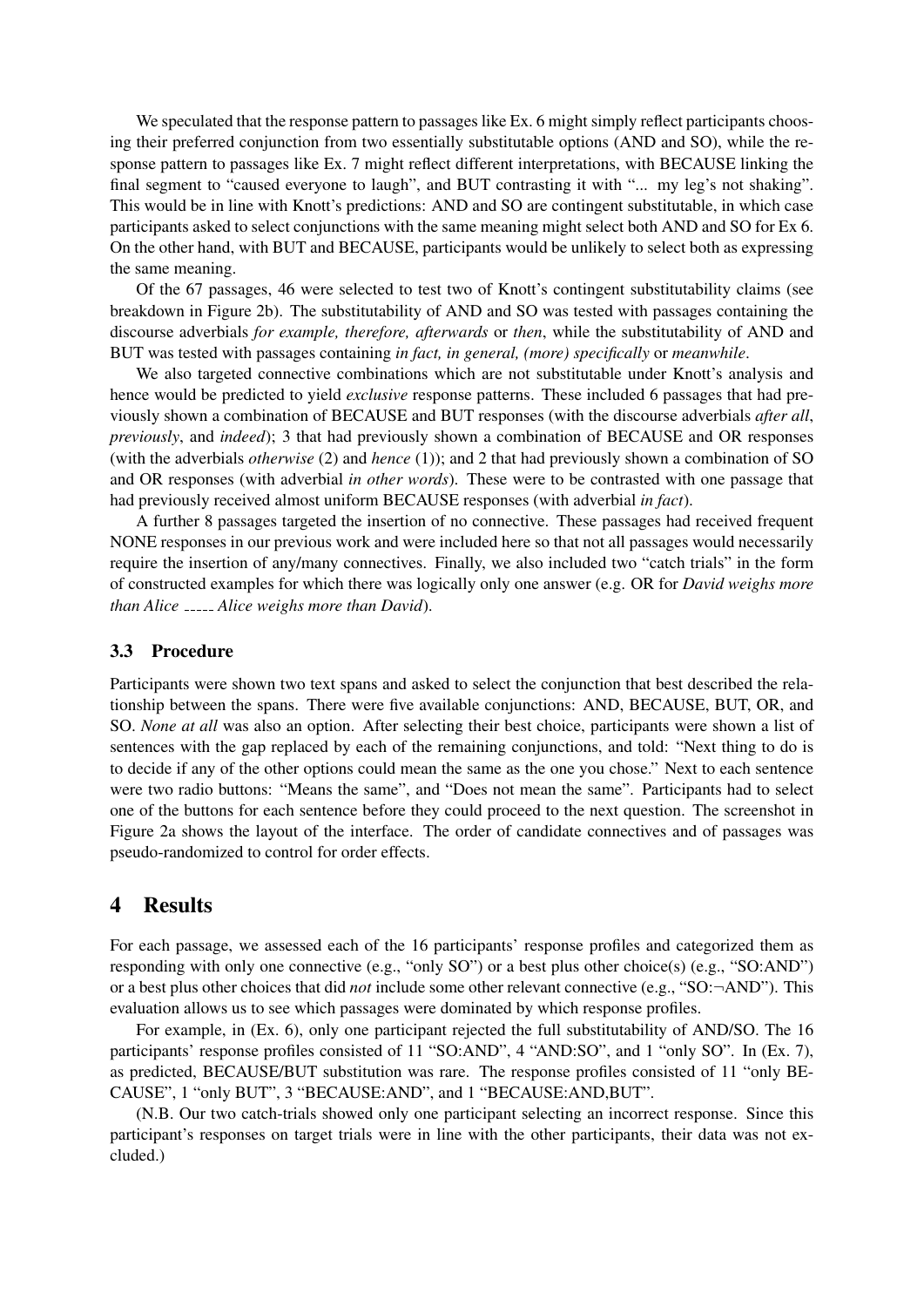

Figure 2: (a) Interface: first conjunction selection indicates participant's first choice; subsequent versions of the passage are then displayed with alternative conjunctions. (b) Materials: Distribution of passages according to their behavior in our prior studies.

### 4.1 Predictions of contingent substitutability

Recall that evidence for *contingent substitutability* between two connectives involves both (1) response profiles in which a participant licenses either one of the connectives but not the other and (2) profiles in which a participant licenses both. To examine whether participants' behavior reflects these two scenarios, we consider the relationship between AND/BUT and AND/SO.

For the analysis, we visualize the distribution of participant response profiles for the passages relevant to the substitutability of AND/BUT (n=24) and AND/SO (n=22). In Figures 3 and 4, each bar represents the response profiles for a single passage. Bar length indicates the number of participant response profiles (out of 16) which adhere to the contingent substitutability hypothesis. The colorful part of the bar (above the x-axis) shows response profiles satisfying the free-exchange aspect of contingent substitutability and the one-but-not-both aspect of contingent substitutability. The grey part of the bar (below the axis) shows response profiles in which the participant selected as their first choice one of the relevant connectives but then selected an unexpected connective as their second choice. Short bars correspond to passages whose response profiles are not relevant to the AND/BUT contingent substitutability hypothesis (i.e., where the first choice of many of the participants was neither AND nor BUT).

#### 4.1.1 Substitutability between AND/BUT

Because the connectives AND and BUT are related in Knott's taxonomy via *contingent substitutability*, we check the response profiles of passages that previously had shown a mix of AND/BUT responses across participants. Figure 3 shows the distribution of response profiles. Some passages indeed favored BUT as the first or only choice (red bars on the left); others favored AND as the first or only choice (blue bars on the right). Crucially, as Knott predicts, most passages yielded response profiles fulfilling the two realizations of *contingent substitutability* (colorful tall bars). For a minority of passages, participants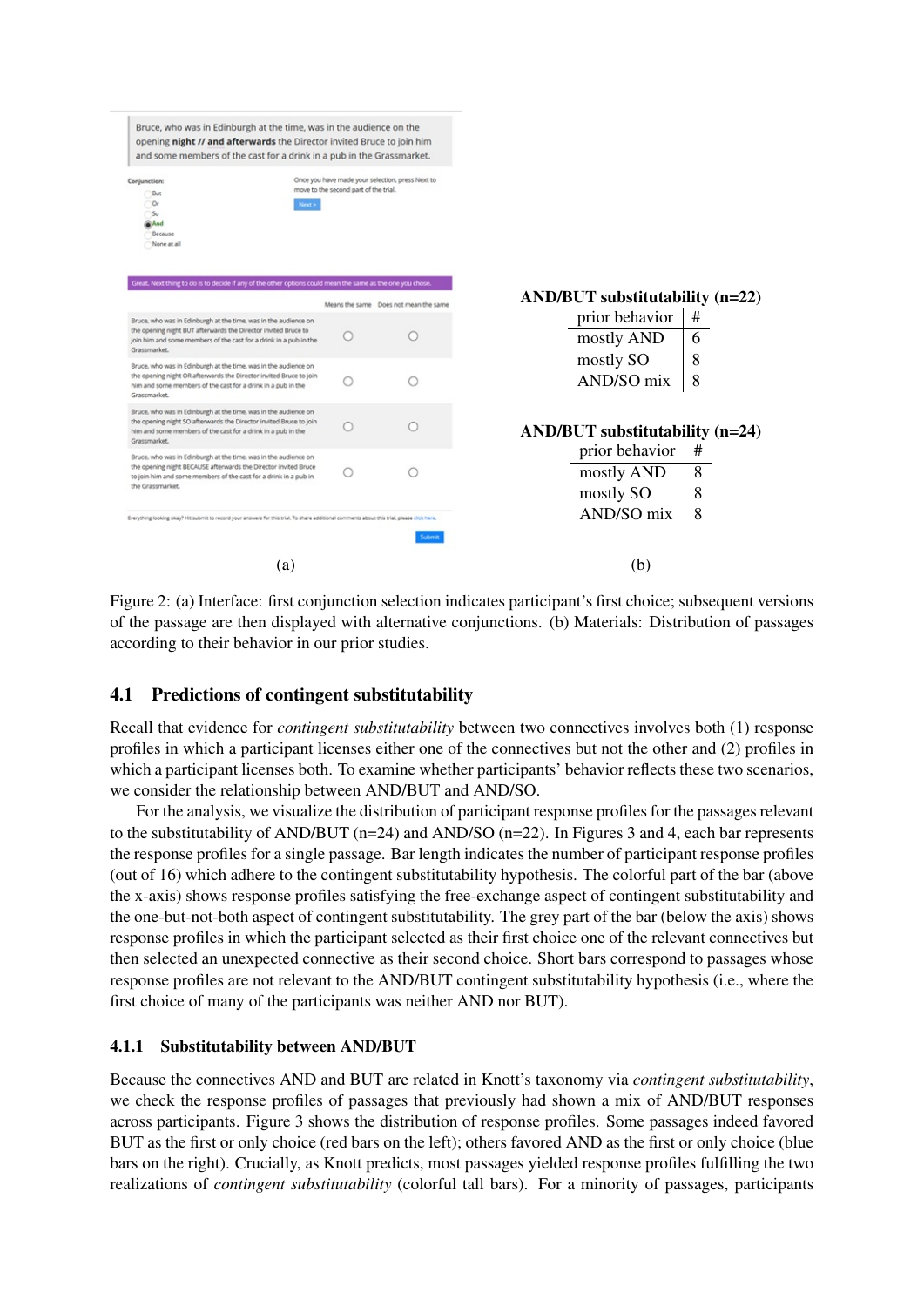

Figure 3: Distribution of response profiles for passages testing AND/BUT substitutability. Positive portion of bars (above the x-axis) corresponds to response profiles in keeping with contingent-substitutability predictions; negative portion (below the x-axis) corresponds to response profiles with unexpected substitutions.

diverge from the predicted patterns by selecting non-AND/BUT options like BECAUSE/SO/OR. We return in Section 4.2 to more systematic cases that violate this type of exclusivity.

#### 4.1.2 Substitutability between AND/SO

Knott's taxonomy also relates AND/SO via *contingent substitutability*. We check the response profiles of passages that previously had shown a mix of AND/SO responses. Figure 4 shows the distribution of response profiles. Some passages favored SO as the first or only choice (dark blue/yellow bars on the left); others favored AND as the first or only choice (light blue/turquoise bars on the right). Crucially, as Knott predicts, most passages yielded response profiles fulfilling both realizations of contingent substitutability (colorful tall bars).

Figure 4 shows that there are some cases (e.g., the large gray negative bar for passage 5019) where the hypothesis that AND alternates with SO was not upheld. In that particular passage (Ex. 8), the adverbial *then* yielded an alternation between AND/BUT rather than AND/SO (akin to the pattern in Figure 3).

(8) *A bone-marrow transplant is a medical resurrection. First doctors all but kill a patient then they bring him back to life.*

This finding is not that surprising since we selected passages to test the AND/SO hypothesis that contained adverbials that had previously permitted a mix of AND and SO, but (Ex. 8) had previously yielded a dominant AND bias and did not lend itself to a RESULT inference. This confirms the observation from (Rohde et al., 2017) that even though some adverbials introduce preferences regarding the implicit relation participants infer, the content of the passage is crucial as well.

### 4.2 Predictions of exclusivity for connectives

Knott also predicted that particular pairs of connectives are *exclusive*, meaning that they cannot substitute for one another in any context and convey the same sense (Section 2.1). Our current study provides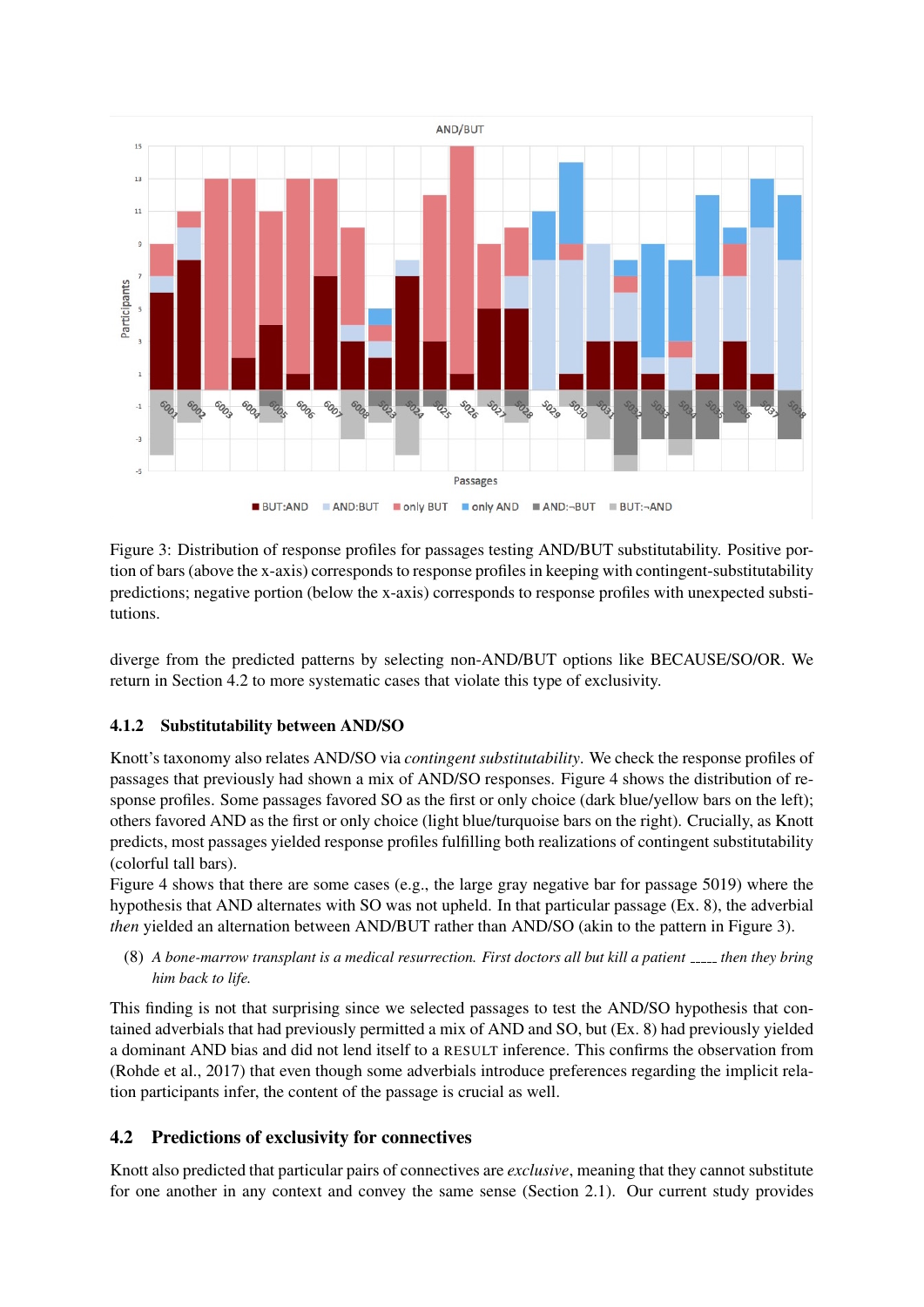

Figure 4: Distribution of response profiles for passages relevant to the hypothesis of AND/SO substitutability. Figure properties (above and below the x-axis) match those of Figure 3.

evidence against such exclusivity. While taken as a whole, the results of our study may not surprise the reader, they allow one to start pursuing a better explanation of what discourse connectives do and how they do it, and how one may need to alter one's predictions in the presence of a discourse adverbial.

Here we examine pairs of connectives that should be *exclusive*: In some cases, members of the pair belong to only one sense category, but the categories differ. In other cases, at least one member of the pair appears in multiple sense categories but nonetheless fails to share a category with the other. We discuss possible explanations for two of these in the Discussion in section 5.

because/but BECAUSE only belongs to the category CAUSE, while BUT belongs to the sense category NEGATIVE POLARITY. As such, they should not be *substitutable*. Nevertheless, the response profiles for Ex. 9–10 (involving the adverbials *previously* and *after all*) showed that at least half of our participants endorsed both BECAUSE and BUT, with a slight preference for BECAUSE as first choice and BUT as the other connective expressing the same meaning. The remaining responses consisted of "only BECAUSE" and "only BUT" profiles (plus two "BUT:AND" profiles, a pairing already highlighted as contingently substitutable and confirmed in our results in Section 4.1.1). This pattern of response profiles suggests that BECAUSE/BUT are contingently substitutable in the context of *previously* and *after all*.

- (9) *The demand for tickets continued so strong yesterday that several carriers, including United and Delta, extended until Sunday the period in which customers must pick up the tickets they had booked by telephone. previously they were required to do so within 24 hours.*
- (10) *Yes, I suppose there's a certain element of danger in it, that you can't get around after all, there's a certain amount of danger in living, whatever you do.*

because/so BECAUSE only belongs to the category CAUSE, while SO belongs to the sense category RESULT. As such, they should not be *substitutable*. Nevertheless, the response profiles for Ex. 11–12 involving the adverbial *then* showed that nearly all participants endorsed both BECAUSE and SO (with a strong preference for BECAUSE as first choice and SO as the other connective expressing the same meaning). This was the case for all 16 participants for Ex. 11 and 14 out of 16 for Ex. 12, with a 15th participant who selected AND as their first choice in an "AND:BECAUSE,SO" profile. This pattern of response profiles suggests that BECAUSE/SO are not always exclusive.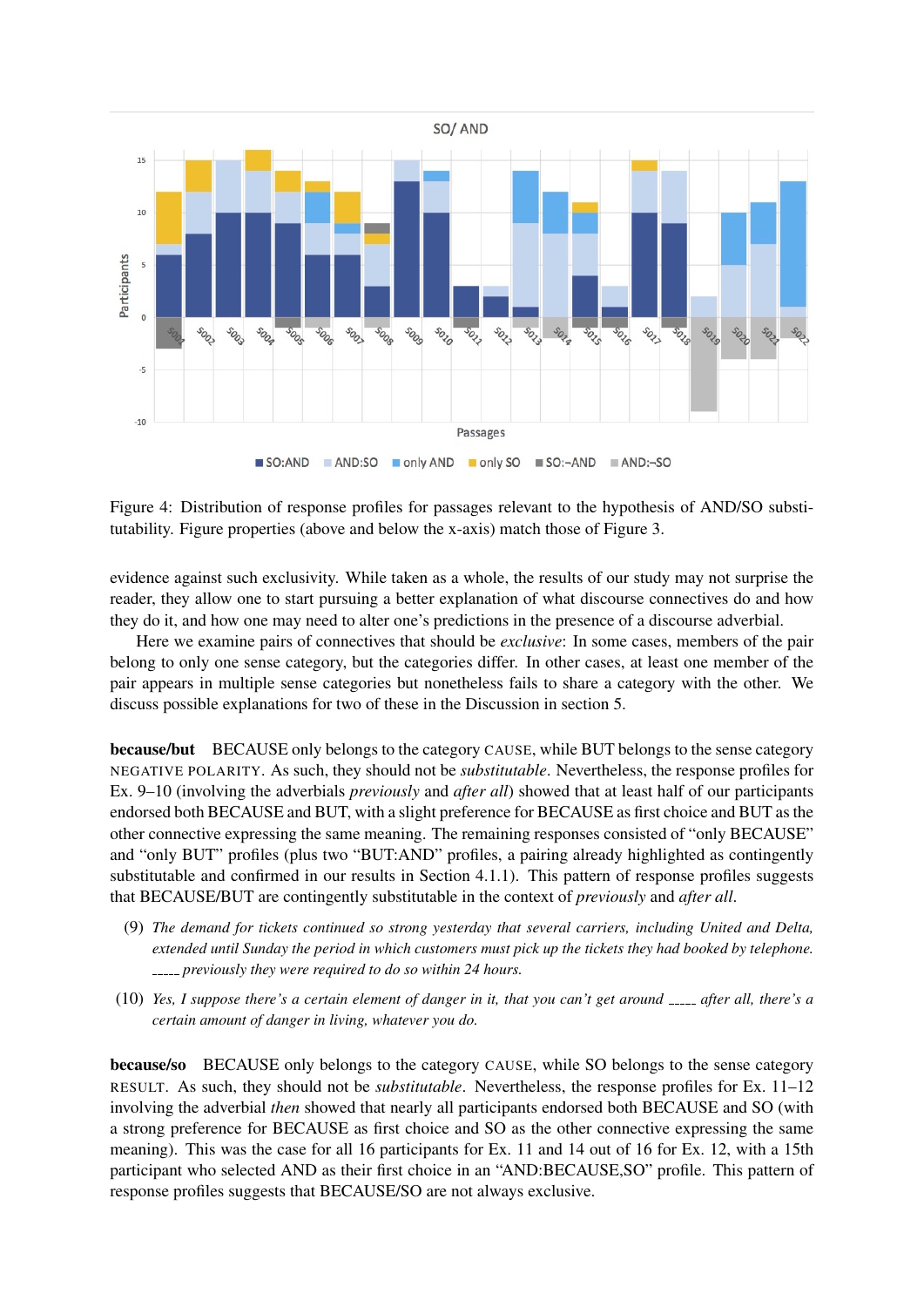- (11) *With a* \$*50 credit in an on-line account, Jordan eagerly logged on. But as he tried to decide which video games to buy, he realized he had a new problem: shipping costs put him over budget. It took him a few weeks to figure out a solution: when he finally made his first purchase in July, he opted for less expensive items – videotapes – then he could afford to pay the shipping costs.*
- (12) *On a sunny day, upward of 2,000 hot dog vendors are at large in New York. Like many veteran frankfurter men, Mr. Stathopoulos is his own boss. There are a number of small companies who have a dozen or so carts and hire people to operate them, paying them a salary. All hot dog men, though, dream of owning a cart then they can set their own hours and the harder they work the more money they make.*

but/or BUT belongs to one category, NEGATIVE POLARITY, while OR belongs to multiple categories: SEQUENCE (where it is a synonym for 'or else'), RESTATEMENT (where it is a synonym for 'or rather'), and NEGATIVE POLARITY (no synonyms). As such, BUT/OR should only be *substitutable* in contexts in which a *negative polarity* relation is operative. However, in the context of the discourse adverbial *more specifically*, BUT/OR/AND are substitutable as examples of RESTATEMENT. The response profiles for Ex. 13–14 showed that BUT/OR is endorsed by 10 and 16 of the 16 participants, respectively. A number of participants also add AND, which is contingently substitutable for BUT.

- (13) *Windows is a way of life to some degree more specifically it's Microsoft's way of life, and you'd better like to live the way they tell you to live, or else.*
- (14) *"The Wild Hawaiian" is a Hawaiian rock album more specifically it's an album of songs in the Hawaiian language, against a whiplash of percussion and distorted guitars.*

or/because As noted, BECAUSE belongs to only the sense category CAUSE, and does not overlap with any of the categories that OR belongs to. Passages Ex. 15–16 contain *otherwise*. The response profiles showed that 14 of 16 participants endorse OR/BECAUSE for Ex. 15 while 12 of 16 do so for Ex. 16.

- (15) *"If people want to get rid of an animal, they'll do so," she said. "My thing is to get the animal here otherwise they're going to end up wandering in the streets."*
- (16) Gouges are deep scratches that must be filled as well as colored *\_\_\_\_* otherwise they will collect dirt and *become permanently discolored.*

or/so Like BUT and BECAUSE, SO belongs to only one sense category (RESULT), and does not overlap with any of the OR categories. Passages Ex. 17–18 contain *in other words*. The response profiles showed that 10 of 16 participants endorse OR/SO for Ex. 17, and 13 of 16 do so for Ex. 18.

- (17) *In recognizing their special responsibilities and working sensitively in developing countries, multinationals can expect a smoother and more sustained market development in the long run in other words good ethics is good business.*
- (18) *Unfortunately, nearly 75,000 acres of tropical forest are converted or deforested every day in other words an area the size of Central Park disappears every 16 minutes.*

We stress that the above results depend crucially on having sufficient participants to show more than one strong pattern of responses. With only a few participants, this might simply look like noise.

# 5 Discussion

The results we report here demonstrate a wider range of substitutability than previously assumed, but the experiments themselves do not answer why such a range is possible and what its limits are likely to be. In speculating about possible explanations of our observed patterns of substitutability, the picture is complicated – we have not found a uniform explanation that holds across the board to account for all passages for all adverbials. Rather, the substitutability patterns of families of different adverbials appear to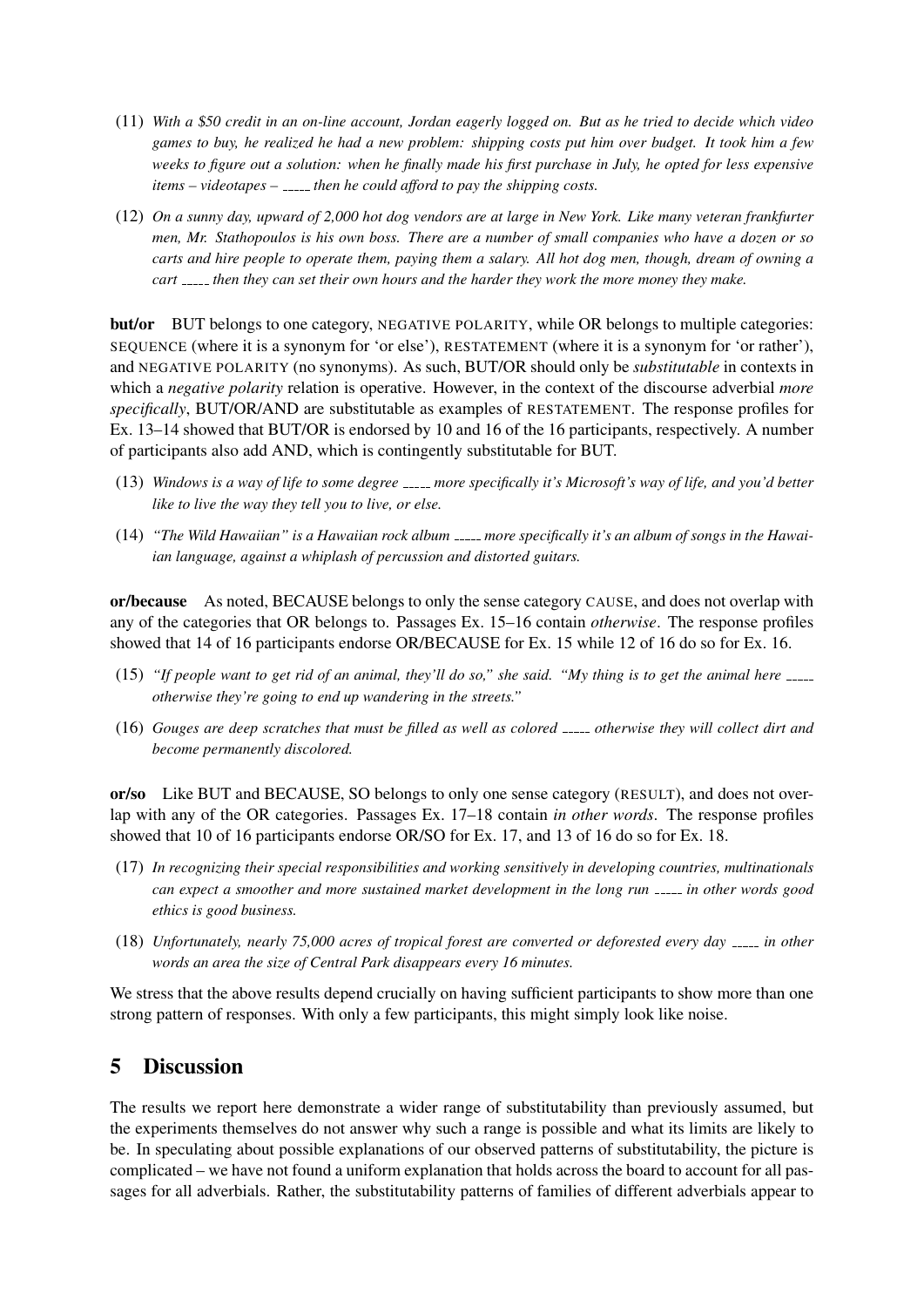invite different explanations, where those families of adverbials reflect shared patterns of substitutability that can cross-cut their semantics and function.

Below we review two patterns we see with regards to conjunction alternations, where the minimal explanation for the observed patterns of alternations appears to involve *both* the coherence relation signalled by the discourse adverbial *and* an additional coherence relation derived through pragmatic inference.

#### 5.1 Disjunction and alternatives

Both the adverbials *otherwise* and *in other words* were found to license substitutability of the conjunction OR – specifically OR/BECAUSE in the presence of *otherwise* and OR/SO in the presence of *in other words*. We speculate that this substitutability arises due to the fact that both adverbials encode 'otherness' in their lexical semantics, as well as in their surface forms. Because these adverbials always convey an alternative, this aspect of their meaning can be made explicit with OR (albeit redundantly) whenever they appear. Then if an *otherwise* passage also supports inference of causality, OR can alternate with BECAUSE. The passage in Ex. 15 allows such a causal inference: The reason for the speaker's particular goal is BECAUSE the alternative is worse.

However, *otherwise* passages that do not support a causal inference do not permit this alternation. For example, the constructed *otherwise* passage in Ex. 19 lists a set of alternatives without describing a reason for a particular course of action; in that case, no OR/BECAUSE alternation is predicted to arise.

 $(19)$  For dinner, sometimes we go to a restaurant or to visit friends  $\frac{1}{2}$  otherwise we eat at home.

A related pattern emerges for *in other words*. The sense of an alternative is implicit in the adverbial itself since its meaning is about reformulation, thereby licensing OR in all cases. But OR can be seen to alternate with SO in the context of *in other words*, as shown in Ex. 20: The generalization about the rate of deforestation has the consequence that a more specific reformulation of that calculation must also be true.

(20) *Unfortunately, nearly 75,000 acres of tropical forest are converted or deforested every day in other words an area the size of Central Park disappears every 16 minutes.*

We speculate that this OR/SO alternation for *in other words* arises because of the nature of reformulation: When one formulation holds, it follows that the alternative formulation must also hold. In this way, *otherwise* and *in other words* are similar in permitting the alternation between OR and a causal conjunction. They differ in that *otherwise* allows only conditional substitutability between OR/BECAUSE, whereas *in other words* may always license the alternation.

#### 5.2 Apparent Symmetry in Causality

We normally assume that causality is asymmetric: If X BECAUSE Y (i.e., reason), then it can't also be the case that X SO Y (i.e., result). Nevertheless, as we noted in Section 4.2, the response profiles for Ex. 11–12 involving the adverbial *then* showed that nearly all participants endorsed both BECAUSE and SO for the same passage.

In this case, the explanation revolves around both an inference of purpose and a fact that we hadn't considered – that SO can be ambiguous between conveying result and conveying purpose. For example, in the constructed example Ex. 21a, SO can convey purpose, while in the minimally different Ex. 21b, it conveys only result.

(21) a. Nathan renewed his passport this year so (that) he could travel abroad.

b. Nathan lost his passport this year so (therefore) he could not travel abroad.

While we were aware that the purpose sense of SO can be expressed by the explicit phrase SO THAT, we had ignored the fact that this can (and is) often reduced to simply SO.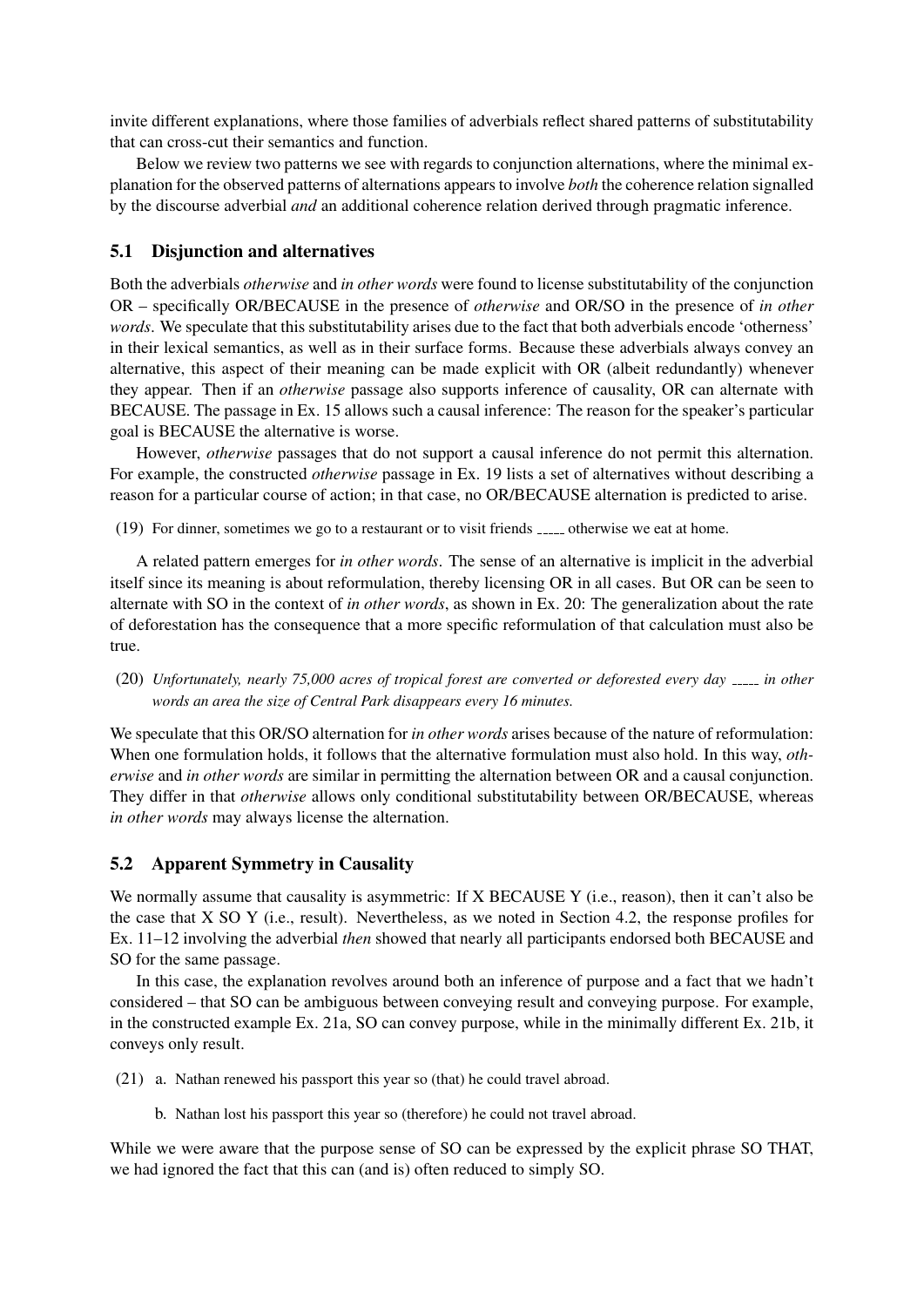This sense of purpose can be inferred in both Ex. 11–12. However, it is not associated with the adverbial *then*, but rather the modal (*could* in Ex. 11, and *can* in Ex. 12). Thus we would predict that, whatever the discourse adverbial, if purpose can be inferred, then participants will identify BECAUSE and SO as substitutable.

There are other circumstances in which SO/BECAUSE can alternate – in particular, the epistemic uses of these conjunctions that capture reasoning about WHY a conclusion can be drawn or what conclusion can be drawn as a RESULT of certain evidence. The alternation depends on reasoning about the events that happened in the world versus reasoning about how a speaker's conclusion is drawn. Consider the well-known example Ex. 22 from Van Dijk (1977) (see also earlier work by Rutherford (1970)):

- (22) a. John is home so/because the lights are burning.
	- b. The lights are burning so/because John is home.

The conjunction SO primarily conveys consequence, whereas BECAUSE primarily conveys cause. So if the order is "Real-world-cause \_\_\_\_ Real-world-effect", as in Ex. 22a, then SO will express real-world causality, while BECAUSE will express epistemic inference (the opposite causal direction: reasoning backwards). Conversely, if the order is "Real-world-effect <sub>----</sub> Real-world-cause", as in Ex. 22b, then BECAUSE will express real-world causality, while SO expresses epistemic inference.

### 6 Conclusions and Future Plans

The experiment reported here collected multiple judgments from multiple participants on naturallyoccurring passages containing discourse adverbials. The data provide evidence confirming two of Knott's *contingent substitutability* pairs and denying several *exclusivity* pairs. We have offered reasons for three of the surprising non-exclusivity judgments: for OR/SO, OR/BECAUSE, and BECAUSE/SO. But there is clearly more to explain and more evidence to gather in support for possible explanations. The question of how different discourse connectives are used to realize particular types of coherence relations remains unresolved. We plan to continue our pursuit of an answer via experimentation and classification of patterns of use in these contexts.

### Acknowledgments

Our thanks to Alexander Johnson for enlightening in-person discussion, to Ali Knott for enlightening discussion over email, and to Larry Horn for pointing us to the work of Rutherford (1970). This project has been supported in part by a grant from the Nuance Foundation.

### References

- Knott, A. (1996). *A Data-driven Methodology for Motivating a Set of Coherence Relations*. Ph.D. dissertation, Department of Artificial Intelligence, University of Edinburgh.
- Knott, A. and C. Mellish (1996). A feature-based account of the relations signalled by sentence and clause connectives. *Language and Speech 39(2-3)*, 143–183.
- Rohde, H., A. Dickinson, C. Clark, A. Louis, and B. Webber (2015). Recovering discourse relations: Varying influence of discourse adverbials. In *Proceedings, First Workshop on Linking Computational Models of Lexical, Sentential and Discourse-level Semantics*, Lisbon, Portugal, pp. 22–31.
- Rohde, H., A. Dickinson, N. Schneider, C. Clark, A. Louis, and B. Webber (2016). Filling in the blanks in understanding discourse adverbials: Consistency, conflict, and context-dependence in a crowdsourced elicitation task. In *Proceedings of the Tenth Linguistic Annotation Workshop (LAW-X)*, Berlin, pp. 49–58.